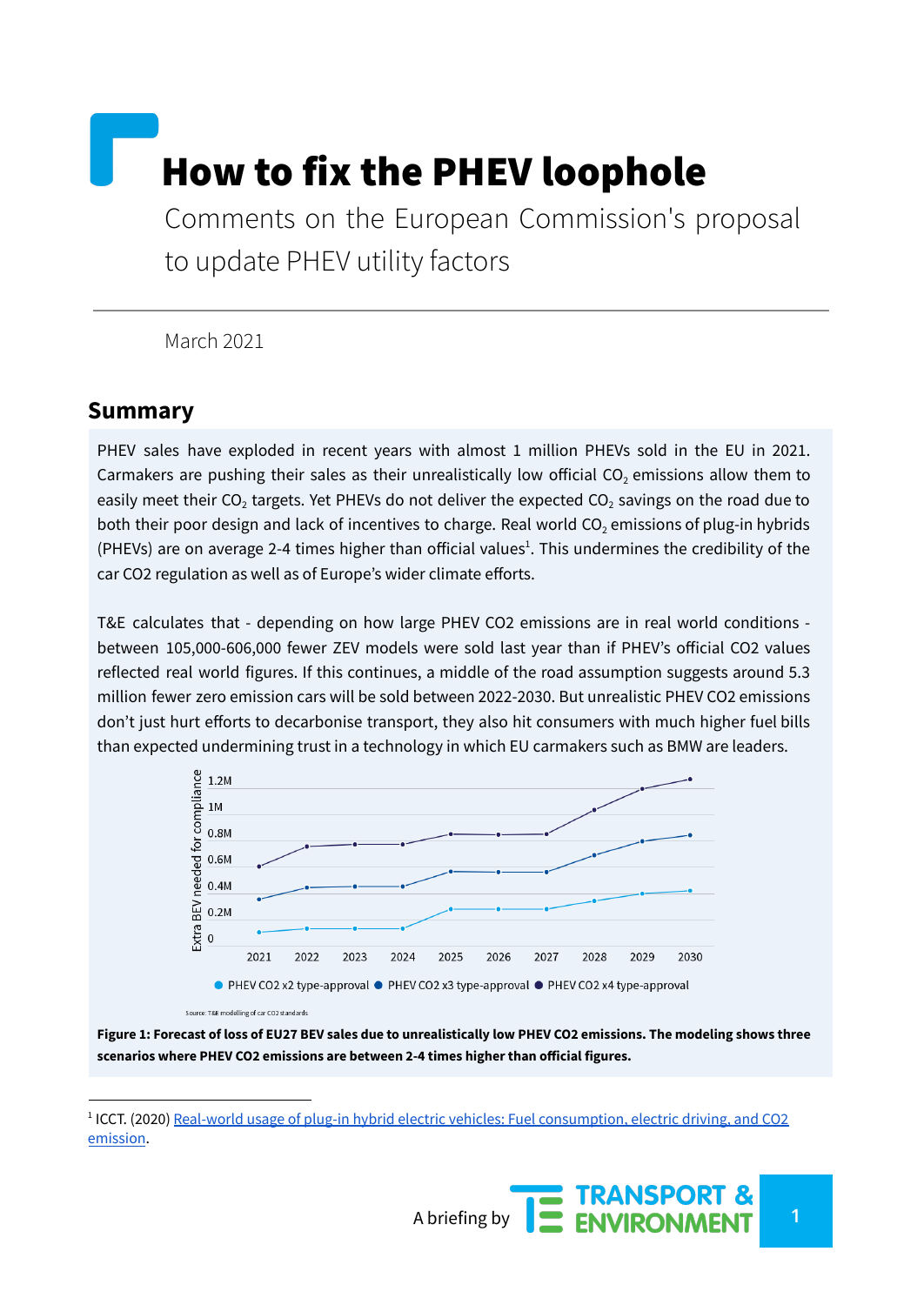At the heart of the problem are so-called utility factors (UFs)- overly optimistic assumptions of the share of kilometers driven electrically. Due to a lack of data at the time, these were not set on real world PHEV use but on conventional internal combustion engine (ICE) cars and are not representative of real world PHEV use resulting in artificially low CO2 emissions.

To tackle the problem the Commission has finally published a draft new methodology for determining utility factors which will be part of the Euro 6e Implementing Act. However, the Commission's proposal lacks the necessary ambition to tackle the problem of PHEVs head on, proposing only small incremental improvements to UFs from the mid 2020's with UFs which fully reflect real world PHEV use not implemented until the late 2020's or even 2030.

Delaying implementation of real world UFs until the late 2020's is not credible as PHEVs are a problem now. Every year that real world UFs are delayed, over a million PHEVs will be sold. By 2030, this will result in almost 11 mln suboptimal PHEVs sold across the EU<sup>2</sup>. These will stay on the road for decades, emitting several times more CO2 than official figures thereby making it harder for Member States and the EU to meet their climate goals. With PHEVs sales expected to peak at around 1.45 million in 2025/2026 it is critical that ambitious action to fix the problem of UFs takes place no later than the middle of this decade.

The slow pace of change is also disappointing given that the data necessary to set real world UFs (from on-bard fuel consumption meters (OBFCM)) will be available to the Commission from April 2022 (with more data coming in 2023, and annually thereafter). Therefore, there is no reason to delay real world UFs until the late 2020's, implementation sooner in 2025 is possible as the datasets can be analysed and ready by early-2023 latest. As T&E has already detailed in a previous briefing [\(Fixing](https://www.transportenvironment.org/discover/fixing-the-phev-loophole/) the PHEV [loophole\)](https://www.transportenvironment.org/discover/fixing-the-phev-loophole/) the Commission will have enough of this data in 2022 to determine real world UFs. If just 3% of EU PHEVs registered in 2021 transmit OBFCM records, 26,730 records will be received by the Commission. This is almost twenty times more data points than the 1,400 internal combustion engine vehicle records<sup>3</sup> used for the development of the current highly flawed WLTP UFs. In case there are any unexpected data issues, the Commission can also use the ICCT/Fraunhofer UF as a backstop in 2025 instead of the late 2020's as planned.

2025 is also a realistic timeline for carmakers as, unlike other car regulations such as new emission standards, changes to UF do not require vehicle engineering changes. An update of UFs simply fixes an erroneous calculation for determining CO2 emissions, it does not change the tests or require vehicle updates. This means that regulatory updates to PHEV UF can happen quickly. As the ongoing semiconductor crisis has shown, carmakers can tweak and ramp up both EV and conventional model

<sup>&</sup>lt;sup>3</sup> Eder, A., Schütze, N., Rijnders, A., Riemersma, I., Steven, H. (2014) [Development](https://www.semanticscholar.org/paper/Development-of-a-European-Utility-Factor-Curve-for-Eder-Sch%C3%BCtze/43c14fdcc241d8f50084ce4bf80cc336ed9bf07b) of a European utility factor curve for [OVC-HEVs](https://www.semanticscholar.org/paper/Development-of-a-European-Utility-Factor-Curve-for-Eder-Sch%C3%BCtze/43c14fdcc241d8f50084ce4bf80cc336ed9bf07b) for WLTP.



<sup>&</sup>lt;sup>2</sup> 2022-2029, EU27.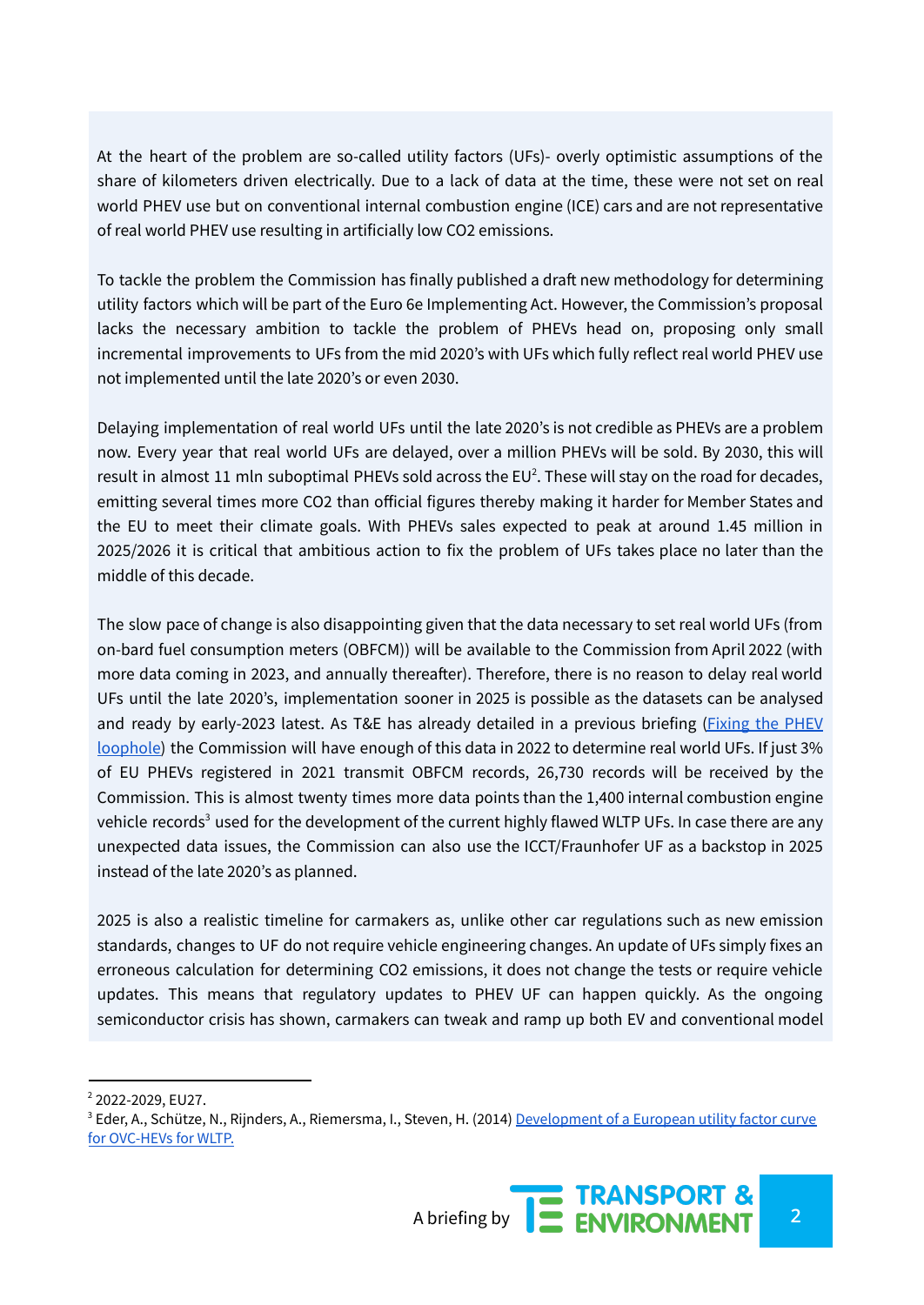production quickly when needed. Battery electric car sales reached 9.1%<sup>4</sup> this year, much higher than the 6.8% forecast<sup>5</sup> driven by carmakers focusing sales on more profitable models with higher CO2 emissions so more BEV's had to be sold for car makers to comply with CO2 targets.

#### **Therefore T&E calls on the Commission to revise it's proposed update of UF to ensure that:**

- **1. Real world utility factors based on data collected from on-board fuel consumption meters are used for the calculation of PHEV CO<sup>2</sup> emissions and for compliance with fleet CO<sup>2</sup> standards no later than 2025.**
- **2. Utility factors are updated regularly in line with the frequency with which the Commission receives updated OBFCM data from the EU fleet. This will ensure PHEV CO2 emissions continue to reflect real world values and to allow car makers to benefit from improvements to the technology.**

# **1.** Introduction

A reform of how EU plug-in hybrid (PHEV) CO2 emissions are determined is urgently needed. Several independent EU studies have shown that real world PHEV CO2 emissions are several times higher than official figures. Their sale today undermines the effectiveness of the CO2 regulation as car makers benefit twice from their sale. Firstly, through lower  $CO<sub>2</sub>$  values, and secondly through super credits until 2023 and Zero and Low Emission Vehicle benchmarks (ZLEV credits) from 2025.

The result is that PHEV sales significantly reduce BEV sales because if official PHEV CO2 emissions were in line with real world emissions carmakers would have to sell more BEVs to meet their CO2 targets. This is becoming more of a problem as the share of PHEV sales grow. PHEV sales have increased from just 1.1% of the EU market in 2019<sup>6</sup> to 8.9% in 2021,<sup>7</sup> with close to a million PHEVs sold last year. T&E calculates (figure 1) that depending on how large PHEV CO2 emission are in reality- data suggests it is between 2-4 times higher than official values<sup>8</sup>- between 105,000 - 606,000 less BEVs were sold last year than if PHEV's official CO2 values reflected real world figures. If this continues, a middle of the road assumption suggests

<sup>4</sup> ACEA. ( 2022, 02, 02) Fuel [types](https://www.acea.auto/fuel-pc/fuel-types-of-new-cars-battery-electric-9-1-hybrid-19-6-and-petrol-40-0-market-share-full-year-2021/) of new cars.

<sup>5</sup> T&E. (2020) Mission (almost) [accomplished.](https://www.transportenvironment.org/wp-content/uploads/2021/05/2020_10_TE_Car_CO2_report_final-1.pdf)

 $6$  T&E. (2021) CO<sub>2</sub> targets propel Europe to 1st place in [emobility](https://www.transportenvironment.org/wp-content/uploads/2021/07/2020%20EV%20sales%20briefing.pdf) race.

 $7$  ACEA. (2022, 02, 02) Fuel [types](https://www.acea.auto/fuel-pc/fuel-types-of-new-cars-battery-electric-9-1-hybrid-19-6-and-petrol-40-0-market-share-full-year-2021/) of new cars.

<sup>&</sup>lt;sup>8</sup> ICCT. (2020) Real-world usage of plug-in hybrid electric vehicles: Fuel [consumption,](https://theicct.org/publications/phev-real-world-usage-sept2020) electric driving, and CO2 [emission](https://theicct.org/publications/phev-real-world-usage-sept2020).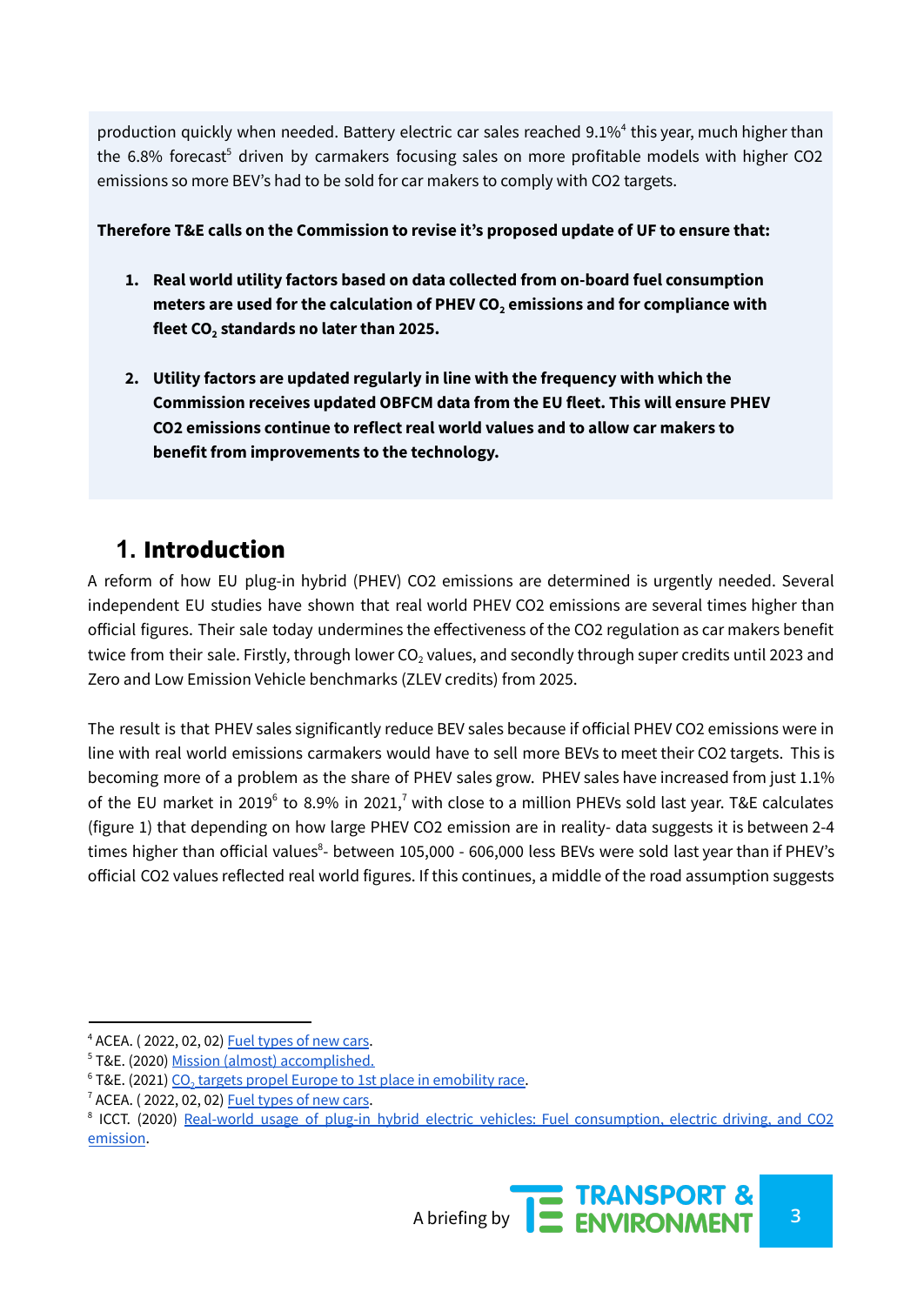that around 5.3 million less BEVs will be sold between 2022 to 2030<sup>9</sup>. This would both hinder the EU's transition to electromobility and make it harder to achieve climate goals.



Figure 1: Forecast of loss of EU27 BEV sales due to unrealistically low PHEV CO2 emissions. The modeling **shows three scenarios where PHEV CO2 emissions are between 2-4 times higher than official figures.**

At the heart of the problem are overly optimistic assumptions on the share of electric km driven by PHEVs -known as utility factors (UFs)- compared to the actual share of electric kilometers driven. Official UFs are not based on real world PHEV use, due to a lack of data when the UFs were first developed, but on outdated data on conventional internal combustion engine (ICE) cars. These unrealistic UFs are not representative of real world PHEV use, resulting in unrealistically low  $CO<sub>2</sub>$  emissions.

To tackle the problem the Commission has finally published a draft new methodology for determining utility factors which will be part of the Euro 6e Implementing Act. However, the Commission's proposal lacks the necessary ambition to tackle the problem of PHEVS head on, allowing car makers to continue to benefit from artificially low emitting PHEVs and undermining Car CO2 targets into the late 2020's. This briefing provides an analysis of the Commission's proposal and shows why it is inadequate for restoring the integrity of the car CO2 standards.

<sup>&</sup>lt;sup>9</sup> Methodology: each year, the minimum number of BEV required to meet the CO2 regulation (-15% emission reduction in 2025 and the -55% emission reduction in 2030 proposed the European Commission) was calculated in two scenarios: one with the official CO2 emissions from PHEVs, one where the real world emissions are assumed to be 2-4 times higher than official values. The share of PHEV is assumed to be the same in both scenarios. Therefore, the difference in the BEV number between the two scenarios shows the number of BEV missing due to the wrong accounting of PHEV emissions. Middle of the road assumption is based on PHEV emissions which are 3 times higher than official values.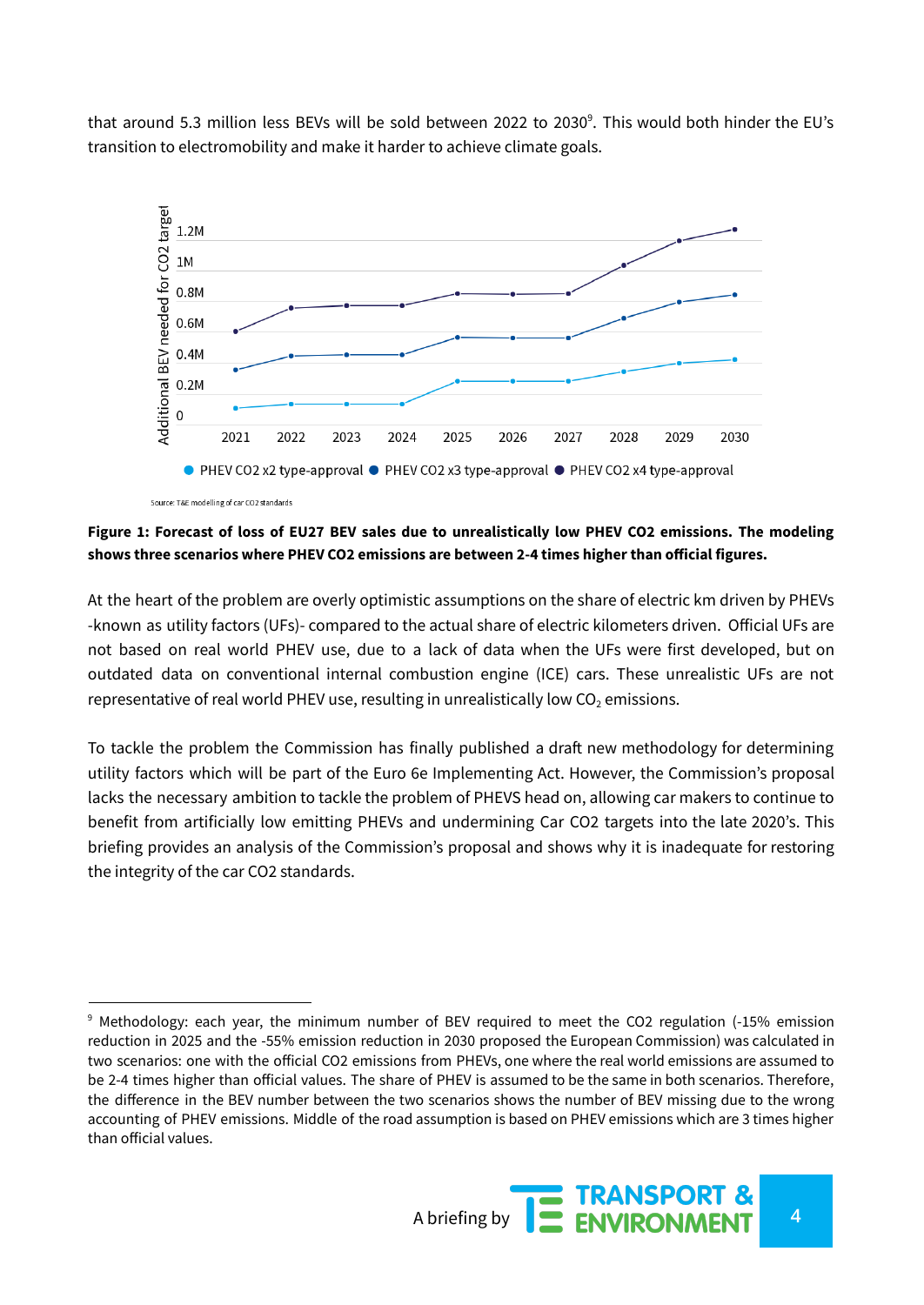# **2.** The Commission needs to introduce utility factors based on real world data in 2025 at the latest

The European Commission is planning a two step approach to updating UFs:

- **1. 20YY:** From a as yet to be determined date in the future the Commission plans to use utility factors which are fully based on real world data from on-board fuel consumption meters. While the Commission has not yet published the expected start date, from previous Commission communications T&E expects this to be in the late 2020's or 2030. As the first OBFCM data will be available to the Commission from later this year, provisionally the UF will be based on ICCT/ Fraunhofer<sup>10</sup> study on PHEV utility factors.
- **2. 2025 to 20YY-1:** Before real world UF are implemented in 20YY the Commission will set progressively decreasing UF starting at the current WLTP UF's and decreasing towards the 20YY UF.

#### 2.1 2025 should be the latest date of application of RW UFs

The problem with the Commission's current approach is that it does not move fast enough to update UFs based on real world use, proposing only small incremental improvements to the overly optimistic PHEV UF from the mid 2020's. This will continue to allow a large gap between real world and type-approval figures meaning that carmakers will continue to unfairly benefit from tax benefits and low CO2 values, the stringency of the car CO2 standards will continue to be undermined (meaning higher CO2 in the real world) and consumers will continue paying a lot more for fuel than promised.

Yet the problem with PHEV CO<sub>2</sub> emissions is current and therefore action to fix the problem cannot be delayed until the end of the decade. Over 1 million PHEVs are expected to be registered in the EU each year in the 2020s with sales peaking in 2025/2026 at around 1.45 million PHEVs per year. From the late 2020s onwards their sales are expected to decrease to just over a million in the early 2030's. Waiting until the late 2020's to fully implement real world utility factors will mean that millions of PHEVs are sold in the EU with artificially low CO2 emissions. Every year that real world UF are delayed over a million PHEVs will be sold, between 2025 and 2029 that equates to 7 million PHEVs. These cars will stay on the road for decades, emitting several times more than official figures, thereby making it harder for the EU and Member States to meet their climate goals. Bringing forward the date which real world UF apply to 2025 is critical to ensuring that PHEVs do not continue undermining car CO2 targets in the mid 2020's.

<sup>&</sup>lt;sup>10</sup> ICCT. (2020) Real-world usage of plug-in hybrid electric vehicles: Fuel [consumption,](https://theicct.org/publications/phev-real-world-usage-sept2020) electric driving, and CO2 [emission](https://theicct.org/publications/phev-real-world-usage-sept2020).

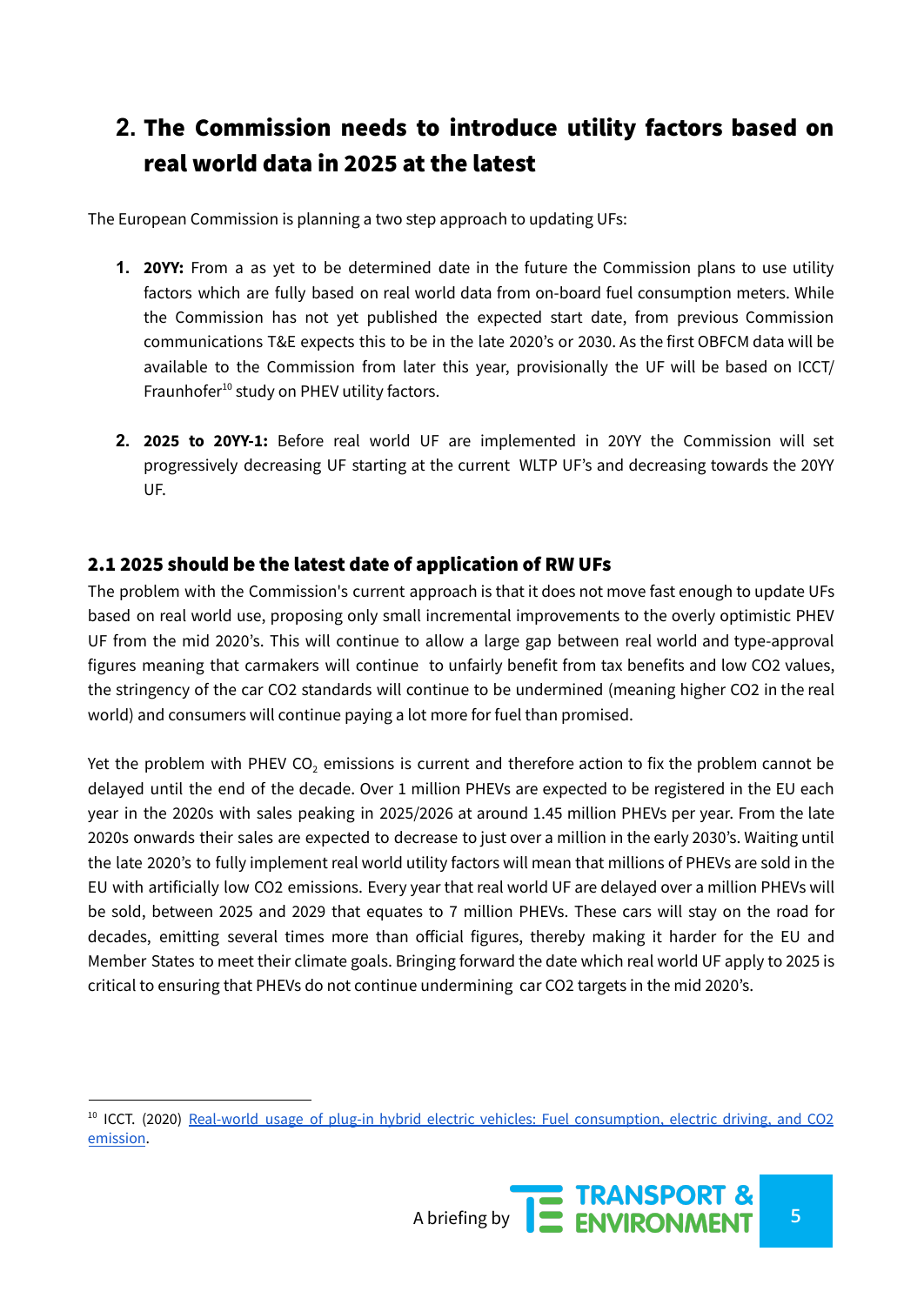

Source: T&E modelling of EU PHEV car sales based on IHSM production data

#### **Figure 3: EU27 PHEV sales forecast 2022-2030.**

#### 2.2 Why real-world OBFCM data should be used

To ensure official PHEV CO2 emission figures reflect real world CO2 emissions, UFs needs to be based on real world data collected annually by the Commission from on-board fuel consumption meters (OBFCM) fitted to all PHEVs from 2021. Yet the Commission's proposal will not use OBFCM data for UFs until the late 2020's/2030. The Commission is concerned about the amount of OBFCM records that will be collected starting in 2022 and the representativeness of the data. However, as T&E has already detailed in a previous briefing (Fixing the PHEV [loophole](https://www.transportenvironment.org/discover/fixing-the-phev-loophole/)) the Commission will have enough real world data in 2022 from on-board fuel consumption meters fitted to PHEVs to set realistic real world UFs starting in 2025.

The first set of OBFCM data from PHEVs registered in 2021 will be available to the Commission in April 2022. T&E calculates that there should be sufficient PHEV OBFCM records collected in 2022 to develop real world UFs. If just 3% of EU PHEVs registered in 2021 transmit OBFCM records, 26,730 records will be received by the Commission in 2022. This is almost twenty times more data points than the 1,400 internal combustion engine vehicle records<sup>11</sup> used for the development of the current WLTP UFs. The PHEV OBFCM data obtained should also be more representative of PHEV operation since it will be based on the operation of PHEVs not conventional internal combustion engine vehicles. As a backstop already known UF from the ICCT/Fraunhoffer study- can be set as temporary 2025 UF instead of 20YY -while 2021 OBFCM data is analysed by the Commission this year. The ICCT/Fraunhoffer UF can also be used as UF is 2025 in the case that there are any issues with the OBFCM data received by the Commission in 2022. However if this is the case OBFCM UF must be implemented in 2026 since more OBFCM data will be received by the Commission in April 2023.

<sup>&</sup>lt;sup>11</sup> Eder, A., Schütze, N., Rijnders, A., Riemersma, I., Steven, H. (2014) [Development](https://www.semanticscholar.org/paper/Development-of-a-European-Utility-Factor-Curve-for-Eder-Sch%C3%BCtze/43c14fdcc241d8f50084ce4bf80cc336ed9bf07b) of a European utility factor curve for [OVC-HEVs](https://www.semanticscholar.org/paper/Development-of-a-European-Utility-Factor-Curve-for-Eder-Sch%C3%BCtze/43c14fdcc241d8f50084ce4bf80cc336ed9bf07b) for WLTP.

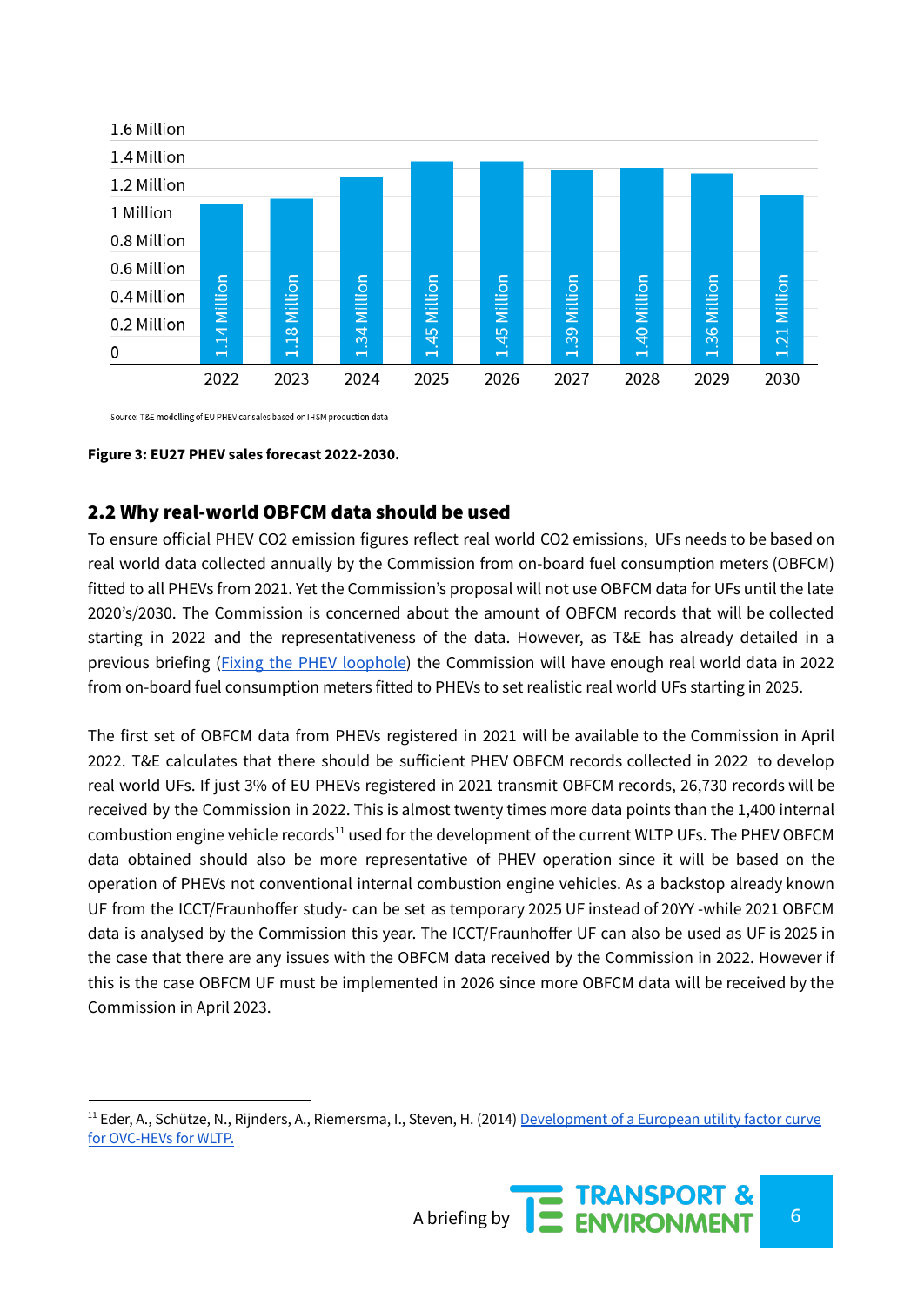#### 2.3 Why lead time for carmakers is not appropriate in this case

By delaying the use of real world UFs until the late 2020's or even 2030 the proposal provides carmakers with an excessive amount of time to adjust to real world UFs instead of addressing the climate problems caused by soaring PHEV sales. Unlike other car regulations such as new emission standards, changes to UF do not require car makers to make vehicle engineering changes which need a certain amount of lead time to complete. An update of UFs simply fixes an erroneous calculation for determining PHEV CO2 emissions, it does not change the tests themselves or require vehicle updates.

As such, updates to PHEV UF can happen quickly and do not need several years of lead time to implement. The recent semiconductor crisis has shown that carmakers can quickly ramp up EV production when required. This year BEV sales increased from 5.4% of the EU market in 2020 to 9.1%<sup>12</sup>, higher than the 6.8% forecast<sup>13</sup> driven by carmakers using the limited amount of chips available in more profitable models which also have higher CO2 emissions. Higher EV sales are therefore needed to compensate for more sales of higher emitting models in order to ensure compliance with CO2 targets. In any case real world UF based on OBFCM data starting in 2025 would give car makers at least two years lead time (a realistic timetable given that the Commission will receive 2021 OBFCM data in April of this year) to comply. This is sufficient time for car makers to ensure that they meet their 2025 CO2 targets for the year, especially if real world data shows that PHEVs are driven electrically as much as car makers claim 14 .

**Therefore, T&E calls on the Commission to tighten the proposal for updating WLTP PHEV UF to ensure that they adequately tackle the problem of high real world PHEV CO2 emissions. This means that data from OBFCM should be used to set utility factors no later than 2025, with ICCT/Fraunhofer UF used as a backstop while real world data is analysed by the Commission in 2022.**

# 3. ACEA's proposal will not reduce the real world gap

The European Automobile Manufacturers Association (ACEA) has countered Commission proposals with an even weaker approach which will do little to close the real world gap in PHEV CO2 emissions. ACEA proposes to:

- **1. 2025:** As a first step ACEA proposes for the WLTP UF will be adjusted to assume that PHEVs are charged every 3 out of 4 days instead of the currently assumed everyday charging.
- **2. 2028-2030:** As a second step ACEA proposes for the UF to be based on OBFCM data.

ACEA's proposal for 2025 is overly optimistic as it assumes a much higher rate of charging frequency than takes place in reality. T&E assumes that ACEA's proposal is based on the findings of the ICCT/Fraunhofer

<sup>&</sup>lt;sup>14</sup> Fleetnews (2021, 08, 05) Ford Kuga PHEV drivers cover half their total mileage on [electricity](https://www.fleetnews.co.uk/news/latest-fleet-news/electric-fleet-news/2021/08/05/ford-kuga-phev-drivers-cover-half-their-total-mileage-on-electric#:~:text=Ford%20Kuga%20plug%2Din%20hybrid,capability%20to%20a%20significant%20degree.).



 $12$  ACEA. (2022, 02, 02) Fuel [types](https://www.acea.auto/fuel-pc/fuel-types-of-new-cars-battery-electric-9-1-hybrid-19-6-and-petrol-40-0-market-share-full-year-2021/) of new cars.

<sup>&</sup>lt;sup>13</sup> T&E. (2020) Mission (almost) [accomplished.](https://www.transportenvironment.org/wp-content/uploads/2021/05/2020_10_TE_Car_CO2_report_final-1.pdf)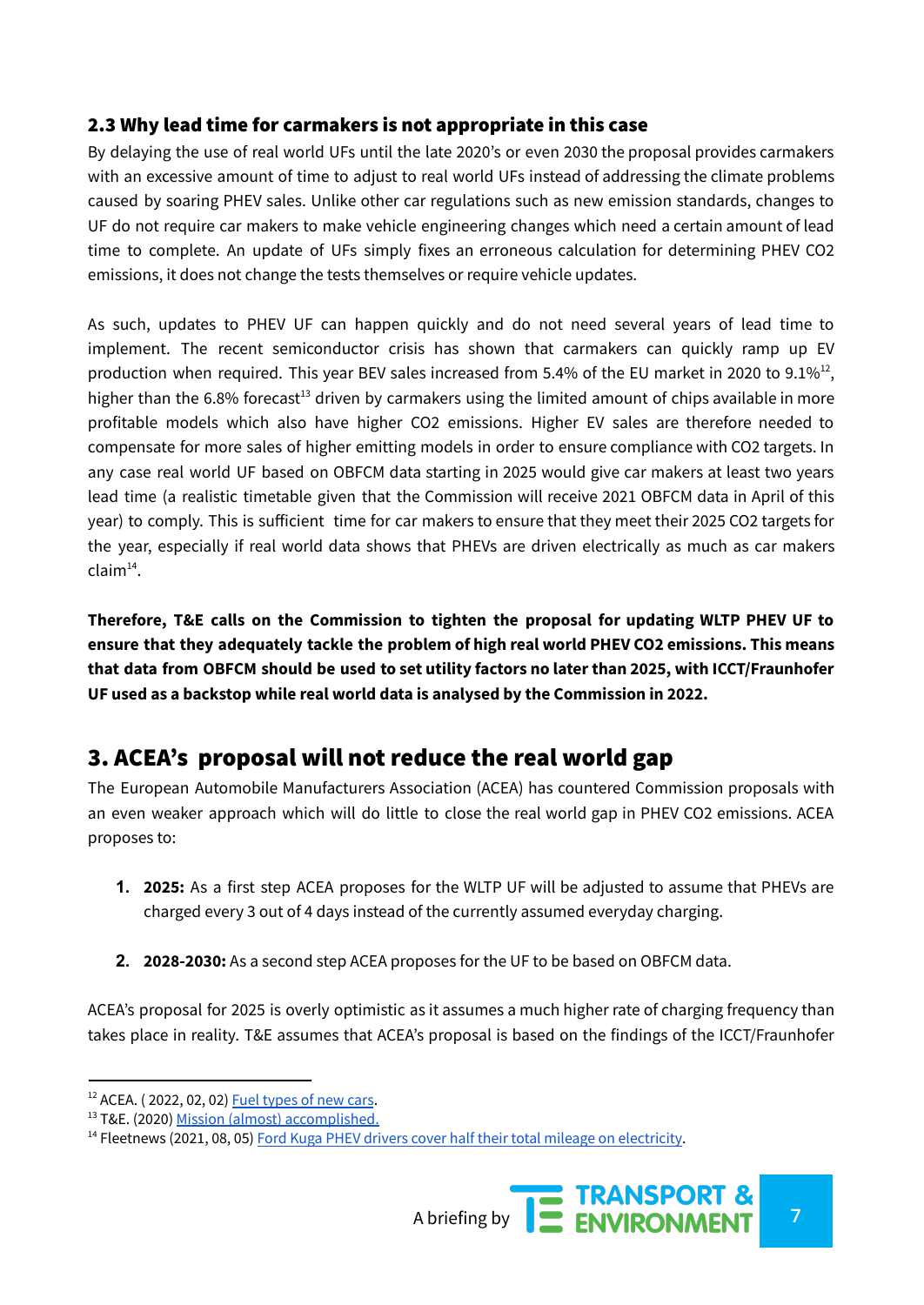PHEV study<sup>15</sup> which found that German privately owned PHEVs were charged on average every three out of four days. However, by basing UF on this assumption ACEA fails to take into account findings from the same study which found that company owned PHEVs were charged much less, only about every second day. Even this may be overly optimistic as data from a Belgian leasing company shows that more than half of their PHEVs are charged less than once a week<sup>16</sup>.

Considering that in 2021 in the EU's seven biggest car markets the majority of PHEV sales were company cars (71%), even reaching as much as 90% in Belgium<sup>17</sup>, failing to take company cars into account when setting UF is not a credible approach and would yet again result in overly optimistic utility factors and unrealistically low PHEV CO2 values .As can bee seen in figure 3 ACEA's proposed UF for 2025 differ little from current WLTP UF used today and fall far short of the UF determined by ICCT/Fraunhofer (EC 20YY).



Figure 3: WLTP and proposed UF curves. EC 20YY is based on dj=2600 and ACEA is based on dj=914.

In addition, focusing only on charging frequency fails to take into account other important factors which have a large impact on PHEV UF and therefore CO2 emissions. This includes driving distance and driving mode which can have a large bearing on PHEV CO2 emissions. Testing by T&E found that charging the battery using the internal combustion engine while driving can result in emissions up to twelve times higher than official values<sup>18</sup>. Frequently driving longer trips with a PHEV also reduces the share of electric driving due to the small electric range of PHEVs. In contrast, OBFCM data takes this into account as it

<sup>&</sup>lt;sup>15</sup> ICCT. (2020) Real-world usage of plug-in hybrid electric vehicles: Fuel [consumption,](https://theicct.org/publications/phev-real-world-usage-sept2020) electric driving, and CO2 [emission](https://theicct.org/publications/phev-real-world-usage-sept2020).

<sup>&</sup>lt;sup>16</sup> Stroohm. Bart Massim. (2020,10,29) To plug or not to plug-in [\(hybrid\)](https://stroohm.be/to-plug-or-not-to-plug-in-hybride/).

<sup>&</sup>lt;sup>17</sup> Datforce 2021 EU sales data for Belgium, France, Germany, Italy, the Netherlands, Poland and Spain.

<sup>&</sup>lt;sup>18</sup> T&E. (2020) Is Europe heading for a new [dieselgate?](https://www.transportenvironment.org/discover/plug-hybrids-europe-heading-new-dieselgate/)